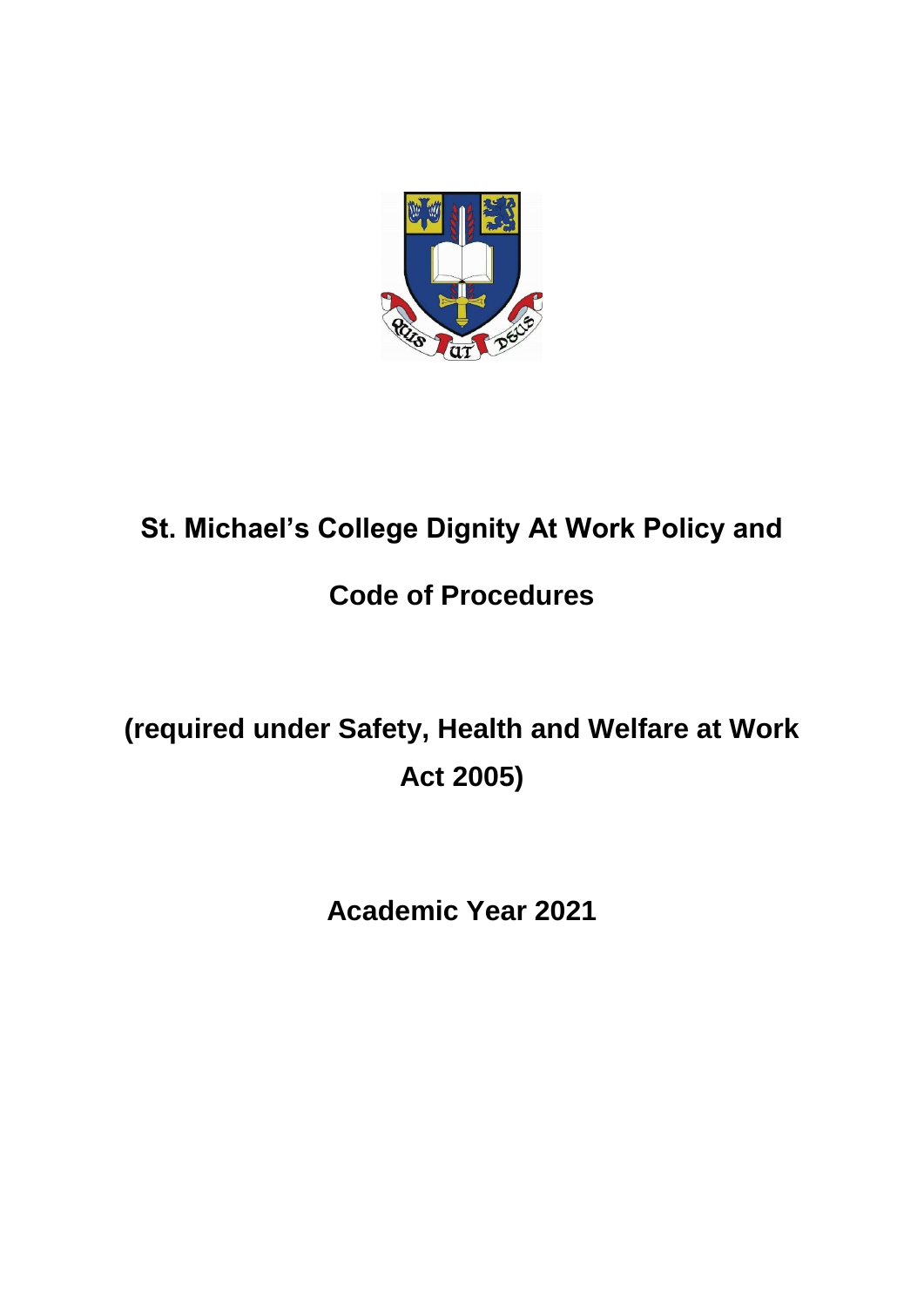# **Dignity at Work Charter St Michael's College Adopts the HSA Dignity in the Workplace Charter Endorsed by IBEC and ICTU and adopted by JMB and ASTI**

*JMB and ASTI* **"***Commit ourselves to working together to maintain a workplace environment that encourages and supports the right to dignity at work. All who work here are expected to respect the right of each individual to dignity in their working life. All will be treated equally and respected for their individuality and diversity.*

*Bullying in any form is not accepted by us and will not be tolerated. Our policies and procedures will underpin the principles and objectives of this Charter.*

*All individuals, whether directly employed or contracted by us, have a duty and a responsibility to uphold this Dignity at Work Charter.*

*Supervisors, Managers, and Trade Union Representatives where applicable in the workplace have a specific responsibility to promote its provisions."*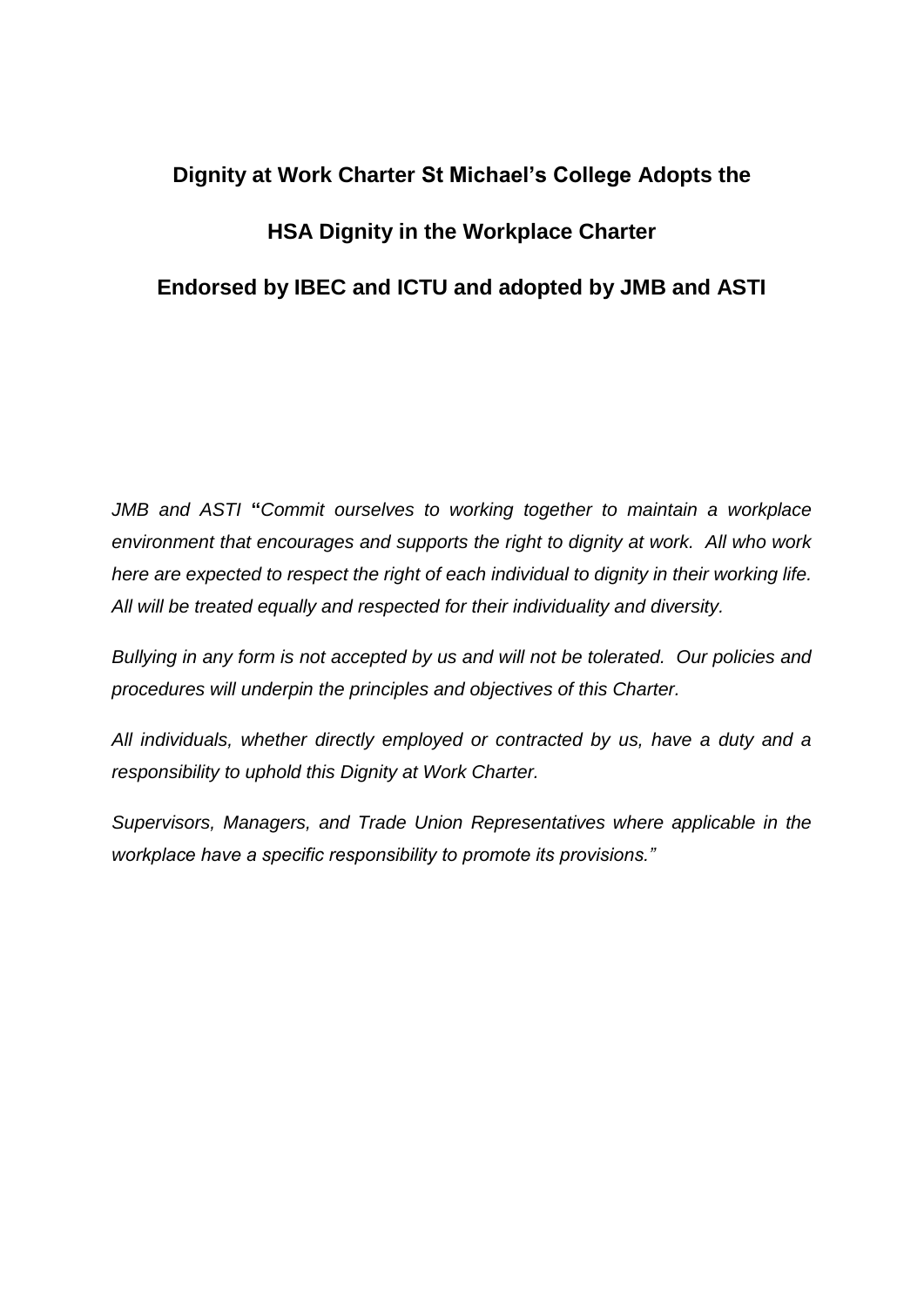#### **Introduction**

A core employment value is the commitment to ensuring that each individual is guaranteed a working environment where s/he may expect to be treated with dignity both by management and work colleagues. This approach is a positive emphasis on the importance of each individual and the contribution s/he makes to the success of the workplace. It guarantees the optimal working conditions that allow individuals to freely maximise their role in the workforce. Sound management ethos is based on providing leadership that encourages individuals in this regard. This is best achieved in our school through the creation and maintenance of a positive working environment.

Integral to this employment value and in particular to the principle of mutual respect is the commitment to provide a workplace free from bullying. It is in such a context that the philosophy and policy statement will be realised.

#### **Objectives of Dignity at Work Policy**

- To create and maintain a positive working environment in St Michael's College where the right of each individual to dignity at work is recognised and protected.
- To ensure that all are aware of and committed to the principles set out in this policy.

The Board of Management of St. Michael's College is committed to providing all employees with an environment that is free from any form of workplace bullying. The purpose of this document is to outline the Board's policy and procedures in relation to workplace bullying. A complaint of workplace bullying will be taken seriously and dealt with promptly and in accordance with due process.

In approving this policy, the Board has agreed that:

- It be brought to the attention of all Staff
- All Staff be asked to co-operate in its implementation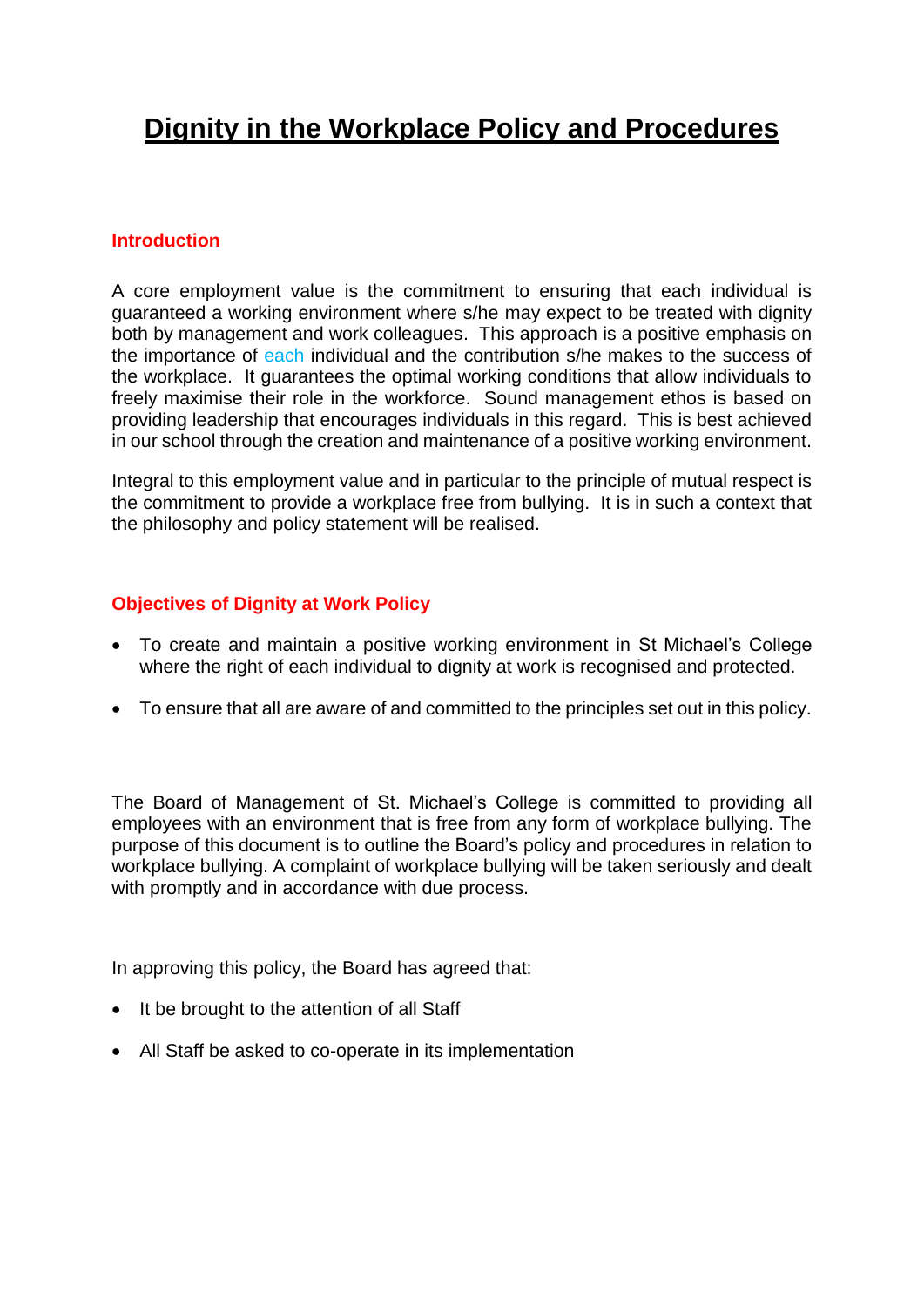#### **The Policy**

The objective of the Board policy is to eliminate workplace bullying and to contribute to a supportive environment where Staff has the right to carry out the work of the College/School - '*the education of the whole person'*.

The Policy guarantees that all complaints will be taken seriously and investigated promptly, and that all parties involved will be treated with respect.

Staff will be protected from victimisation or discrimination for assisting in an investigation. Victimisation as a result of a member of Staff raising a complaint will not be tolerated.

#### *DEFINITIONS*

#### **Definition of Bullying**

Workplace bullying is repeated inappropriate behaviour, direct or indirect, whether verbal, physical or otherwise, conducted by one or more persons against another or others, at the place of work and/or in the course of employment, which could reasonably be regarded as undermining the individual's right to dignity at work. An isolated incident of the behaviour described in this definition may be an affront to dignity at work but as a once off incident is not considered to be bullying.

(Codes of Practice 2002 under the Industrial Relations Act and the Health and Safety at Work Act)

#### **Harassment and Sexual Harassment**

The Equality Act 1998 (Code of Practice) (Harassment) Order 2012 specifically deals with harassment and sexual harassment in the workplace. The Code aims to give practical guidance and advice.

Harassment that is based on the following grounds - Gender, Age, Civil Status, Family Status, Sexual Orientation, Disability, Race, Religion or membership of the Traveller Community is a form of discrimination in relation to conditions of employment

#### **Harassment**

Harassment is defined in Section 14A(7) of the Employment Equality Act as any form of unwanted conduct has the purpose or effect of violating a person's dignity and creating an intimidating, hostile, degrading, humiliating or offensive environment for the person.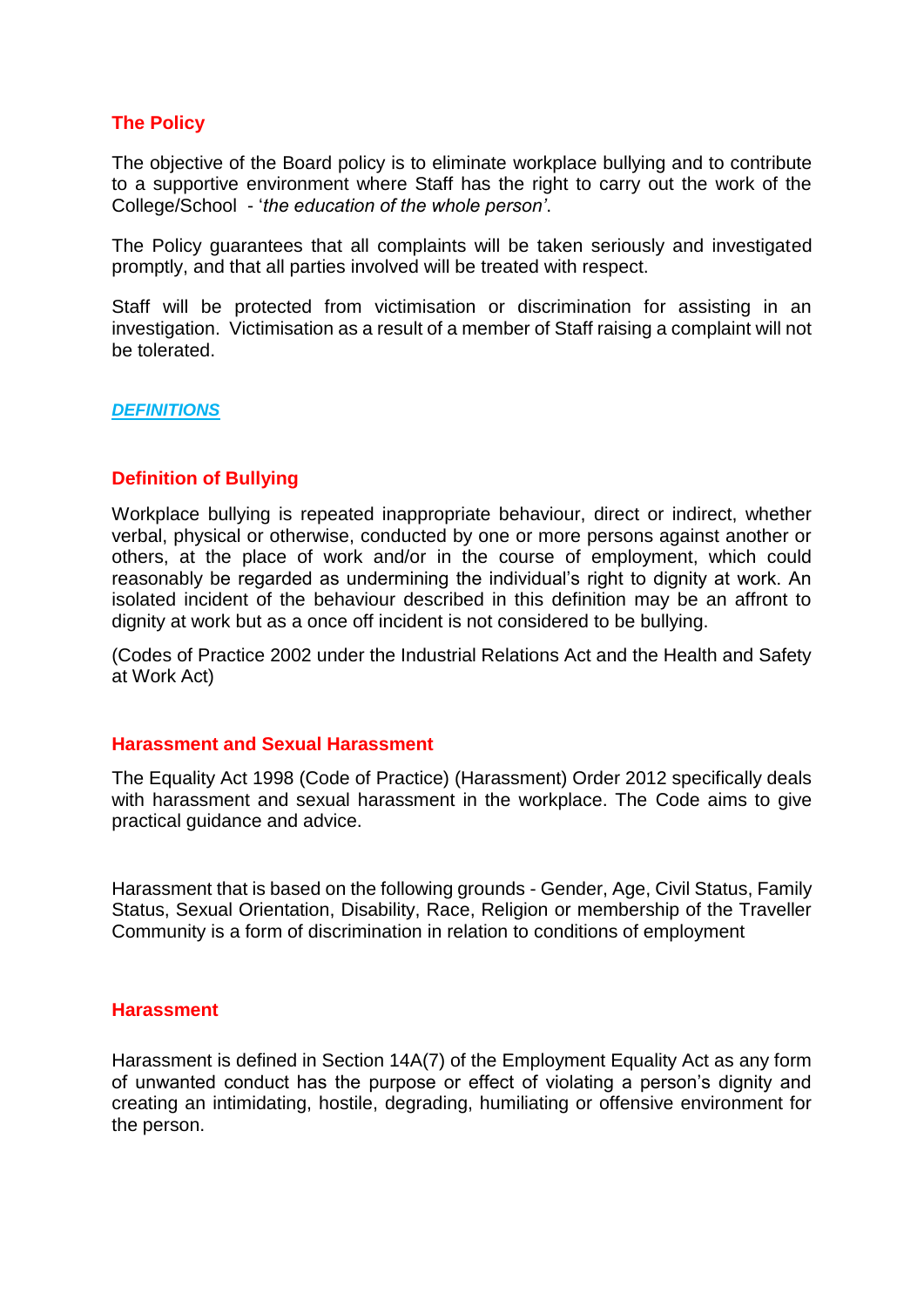The unwanted conduct may consist of acts, requests, spoken words, gestures or the production, display or circulation of written words, pictures or other material.

#### **Sexual Harassment**

Sexual Harassment is defined in Section 14(A)(7) of the Employment Equality Act as any form of verbal, non-verbal or physical conduct of a sexual nature which has the purpose or effect of violating a person's dignity and creating an intimidating, hostile, degrading, humiliating or offensive environment for the person.

The unwanted conduct may consist of acts, requests, spoken words, gestures or the production, display, or circulation of written words, pictures or other material.

#### **What Constitutes 'Unacceptable Behaviour'/ Workplace Bullying?**

Bullying can take a number of forms:

A pattern of the following behaviours are examples of types of bullying:

- $\triangleright$  Exclusion with negative consequences
- $\triangleright$  Verbal abuse/insults
- $\triangleright$  Physical abuse
- $\triangleright$  Being treated less favourably than colleagues
- $\triangleright$  Shouting
- $\triangleright$  Intrusion pestering, spying or stalking
- $\triangleright$  Menacing behaviour
- $\triangleright$  Intimidation
- $\triangleright$  Aggression
- > Undermining behaviour
- $\triangleright$  Excessive monitoring of work
- $\triangleright$  Humiliation
- $\triangleright$  Withholding work-related information
- $\triangleright$  Setting unreasonable and unrealistic targets
- $\triangleright$  Blame for things beyond the person's control
- $\triangleright$  Unequal treatment

This list is not exhaustive. It is noted that a once-off incident is not normally considered to be bullying behaviour.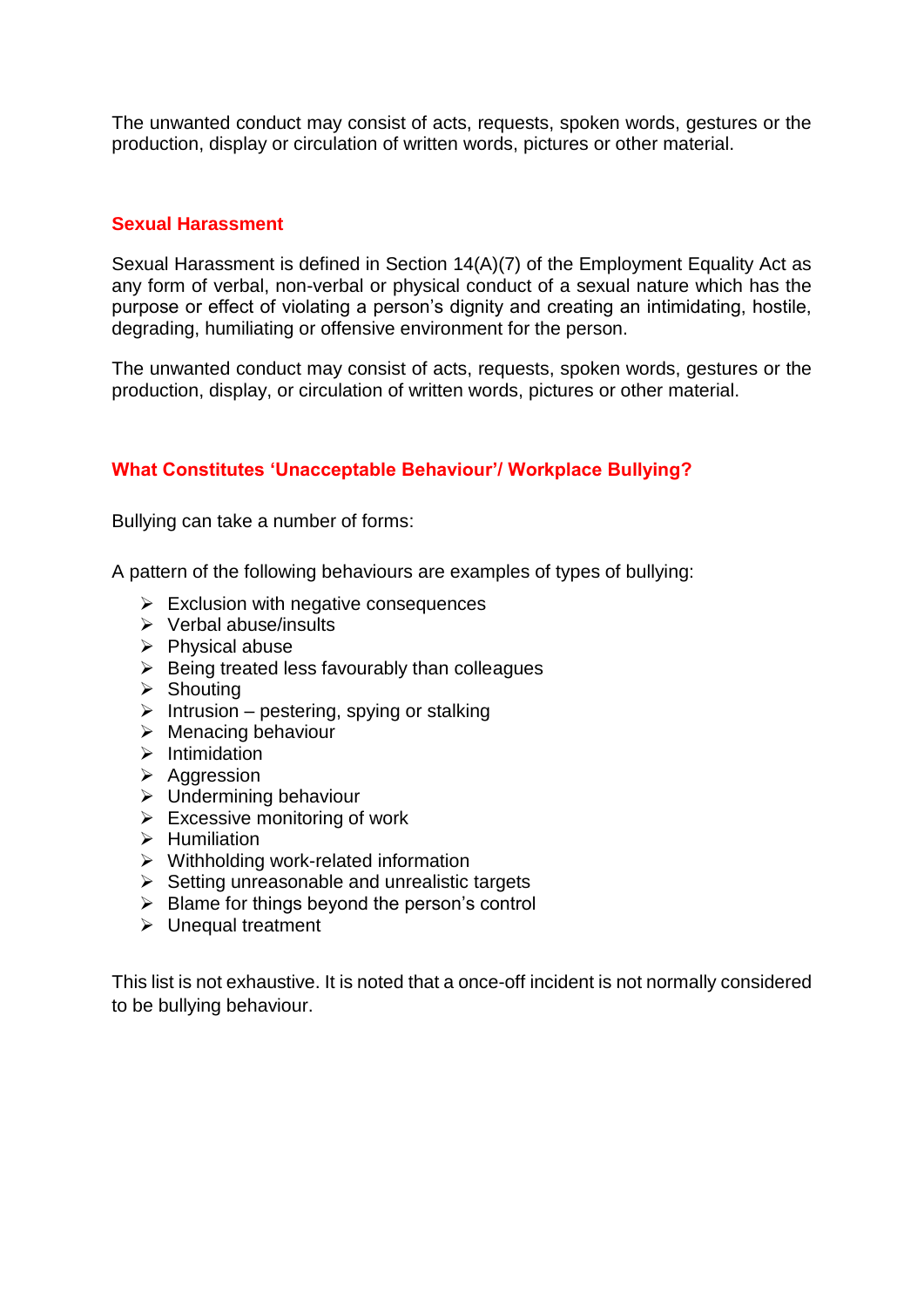#### **What are the Effects of Bullying?**

International research shows that the effects may be physiological, psychological and behavioral.

*Effects on the individual*: research shows that individuals who are continually bullied lose self-confidence as self-esteem is eroded and they are at an increased risk of suffering stress. There may be serious effects on health and the person's career may be adversely affected.

*Effects on the Organisation*: individuals who are bullied will find it difficult if not impossible to give their best in the workplace. Among the well-documented effects are increased sickness/absenteeism, low morale, a tense atmosphere, cliques or factions.

#### **Why might an individual be reluctant to take action?**

- $\triangleright$  Because the particular workplace culture passively supports bullying i.e. staff in general are unaware of the seriousness of bullying.
- $\triangleright$  Because of fear that the complaint may not be taken seriously.
- $\triangleright$  Because s/he may be seen as unable for the job or/and a weak person.
- $\triangleright$  If the alleged bully is a person in authority, there may be the fear management will support the alleged perpetrator(s).
- $\triangleright$  Because making a complaint could result in further intimidation and increased bullying.
- $\triangleright$  Because there are no witnesses to the bullying and it would be one person's word against another
- $\triangleright$  Because s/he might be seen to be lacking in credibility or/and personal status
- $\triangleright$  Where there are witnesses, these might be unwilling to come forward because they are afraid of being branded troublemakers
- $\triangleright$  By being familiar with the school policy.
- $\triangleright$  By participating in in-service with respect to dignity at work.
- $\triangleright$  By engaging in consultation with respect to the development and review of the dignity in the workplace policy.
- $\triangleright$  By being aware and educated about workplace bullying.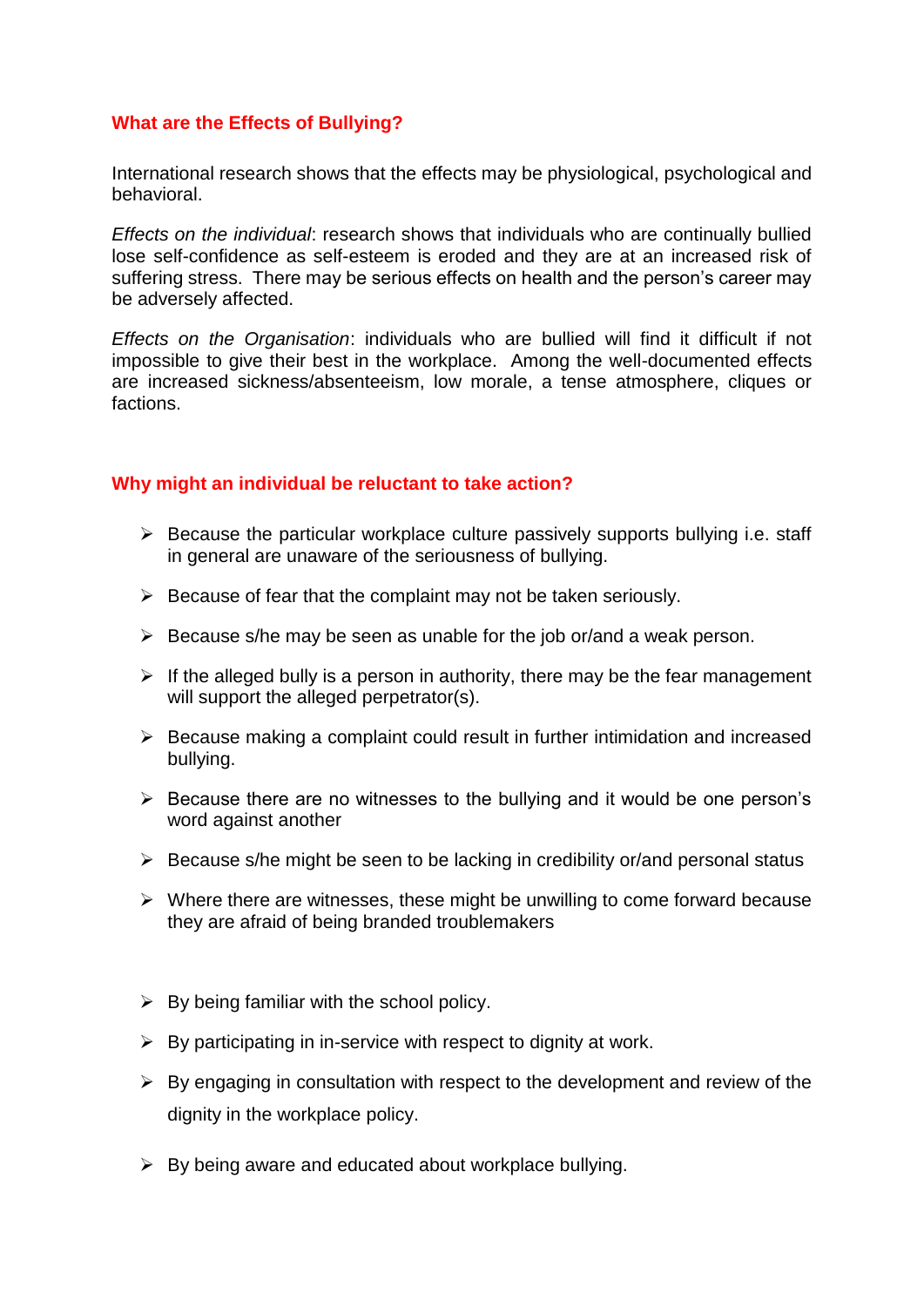#### **What can I do to stop people bullying me?**

Tell them it has to stop! This may be more difficult for some individuals than for others. It is inappropriate for work colleagues to act out their behaviour in an unacceptable manner. If you find it impossible or difficult to make an approach, tell somebody – the Principal, a Contact Person, the ASTI Steward, a Deputy Principal, or other…**GET HELP AND SUPPORT.**

#### **What may be the consequences of not dealing with workplace bullying?**

There are consequences for the individuals who perceive themselves to be targets of bullying behaviour, for the alleged perpetrators(s), for organisational culture/ethos and for the Board of Management.

### **Are there performance criteria by which the success of the Policy might be judged?**

The existence of a policy on Dignity in the Workplace and the prevention of workplace bullying forms part of health, safety and welfare at work

Awareness/availability of Policy

Existence of Charter in a visible place: Dignity in the Workplace

Dignity in the Workplace as well as inappropriate/bullying behaviour are defined in the Board Policy

Employee's right to complain is respected

Informal resolution of complaints is encouraged.

#### **Procedures for dealing with workplace bullying**

There are two stages for dealing with cases of alleged bullying:

- Stage One: Informal
- Stage 2 Formal.

Sometimes individuals may be unaware of the negative effects of their behaviour on other adults in the workplace. Such individuals may simply need to be told. Thus, at times incidents of bullying can be handled effectively in an informal way under Stage One.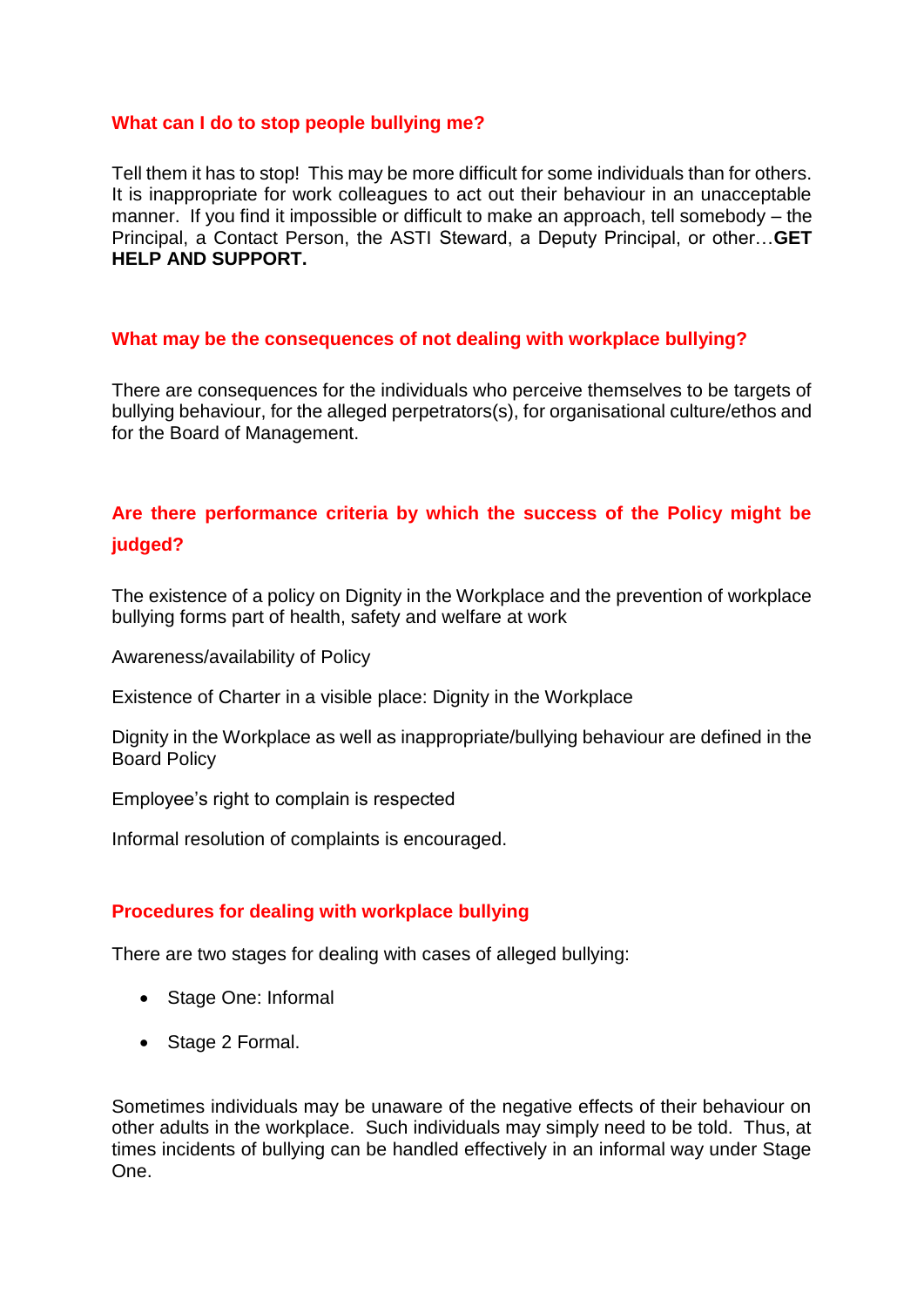If an incident occurs that is offensive, it may be sufficient to explain clearly to the offender that the behaviour is unacceptable. If the circumstances are too difficult or embarrassing for an individual, support may be sought from another colleague, a contact person, staff representative, Principal, Deputy Principal.

A complainant may decide, for whatever reason, to bypass the informal procedure and proceed to Stage Two.

The following section outlines the procedures to be followed with respect to a complaint.The Procedure for dealing with bullying in the workplace is as follows:

#### **Code of Practice Detailing Procedures for Addressing Bullying in the Workplace (Extract from IR Code of Practice S.I. No. 17 of 2002 Code of Practice)**

#### **1. Informal Procedure**

- a) While in no way diminishing the issue or the effects on individuals, an informal approach can often resolve matters. As a general rule therefore, an attempt should be made to address an allegation of bullying as informally as possible by means of an agreed informal procedure. The objective of this approach is to resolve the difficulty with the minimum of conflict and stress for the individuals involved.
- b) Any employee who believes he or she is being bullied should explain clearly to the alleged perpetrator(s) that the behaviour in question is unacceptable. In circumstances where the complainant finds it difficult to approach the alleged perpetrator(s) directly, he or she should seek help and advice on a strictly confidential basis, from a contact person. A contact person in the school environment could, for example, be one of the following:
	- A work colleague;
	- A member of management
	- An employee/trade union representative.

In this situation the contact person should listen patiently, be supportive and discuss the various options open to the employee concerned. Having consulted with the contact person, the complainant may request the assistance of the contact person in raising the issue with the alleged perpetrator(s). In this situation the approach of the contact person should be by way of a confidential, non-confrontational discussion with a view to resolving the issue in an informal low-key manner.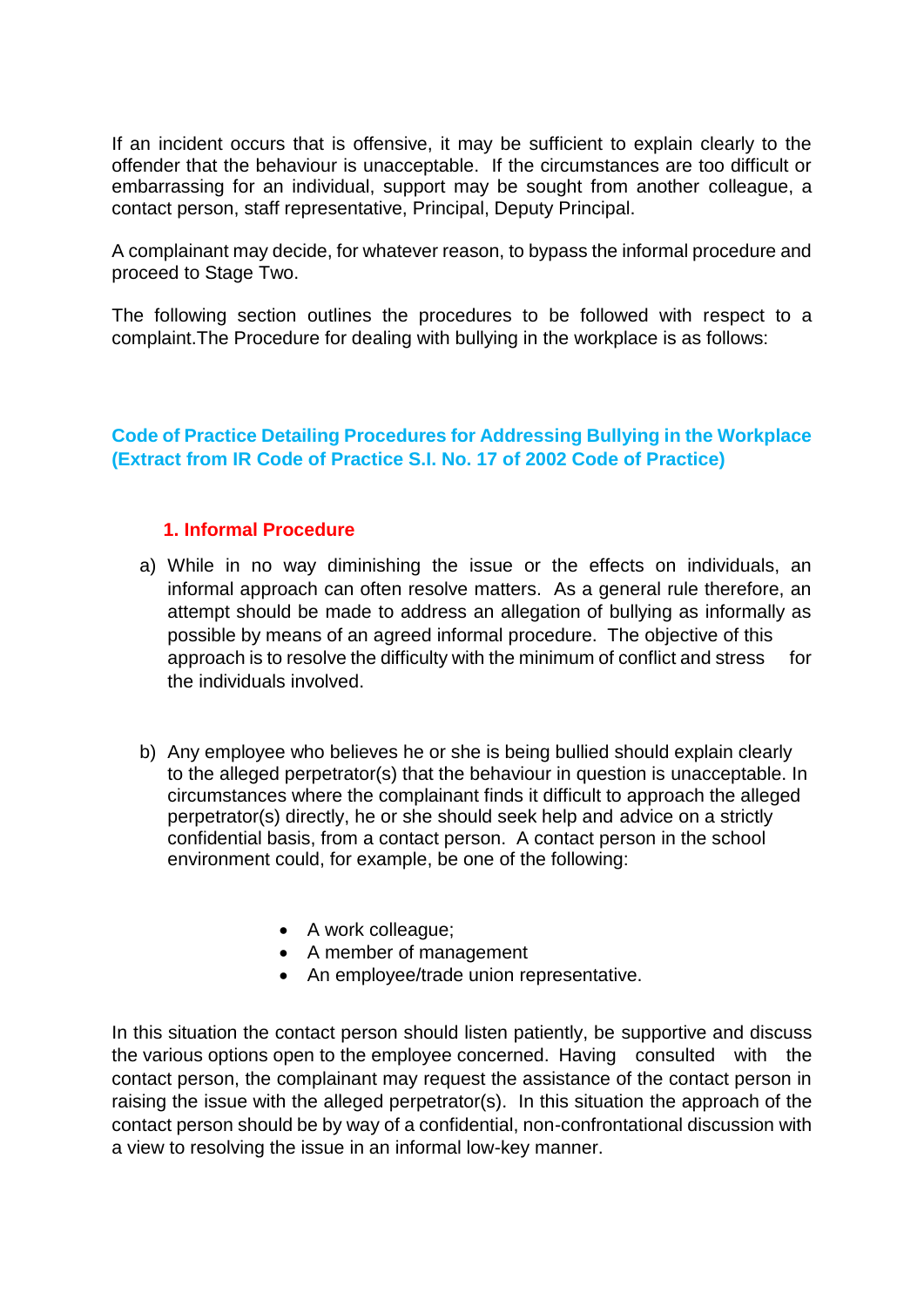A complainant may decide, for whatever reason, to bypass the informal procedure. Choosing not to use the informal procedure should not reflect negatively on a complainant in the formal procedure.

#### **2. Formal Procedure**

- a) If an informal approach is inappropriate or if after the informal stage, the bullying persists, the following formal procedures should be invoked
- b) The complainant should make a formal complaint in writing to his/her Principal. If the Principal/Deputy Principal is the subject of the complaint, the formal complaint should be made to the Chairperson of the Board of Management.
- c) The alleged perpetrator(s) should be notified in writing that an allegation of bullying has been made against them. They should be given a copy of the complainant's statement and advised that they shall be afforded a fair opportunity to respond to the allegation(s).
- d) The complaint should be subject to an initial examination by a designated member of management, who can be considered impartial, with a view to determining an appropriate course of action. An appropriate course of action at this stage, for example, could be exploring a mediated solution which would require the agreement of all parties, or a view that the issue can be resolved informally. Should either of these approaches be deemed inappropriate or inconclusive, a formal investigation of the complaint should take place with a view to determining the facts and the validity or otherwise of the allegation(s).

#### **3. Investigation**

- a) The investigation should be conducted by either a designated member or members of management or, if deemed appropriate, an agreed third party. The investigation should be conducted thoroughly, objectively, with sensitivity, utmost confidentiality, and with due respect for the rights of both the complainant and the alleged perpetrator(s).
- b) The investigation should be governed by terms of reference, preferably agreed between the parties in advance.
- c) The investigator(s) should meet with the complainant and alleged perpetrator(s) and any witness or relevant persons on an individual confidential basis with a view to establishing the facts surrounding the allegation(s). Both the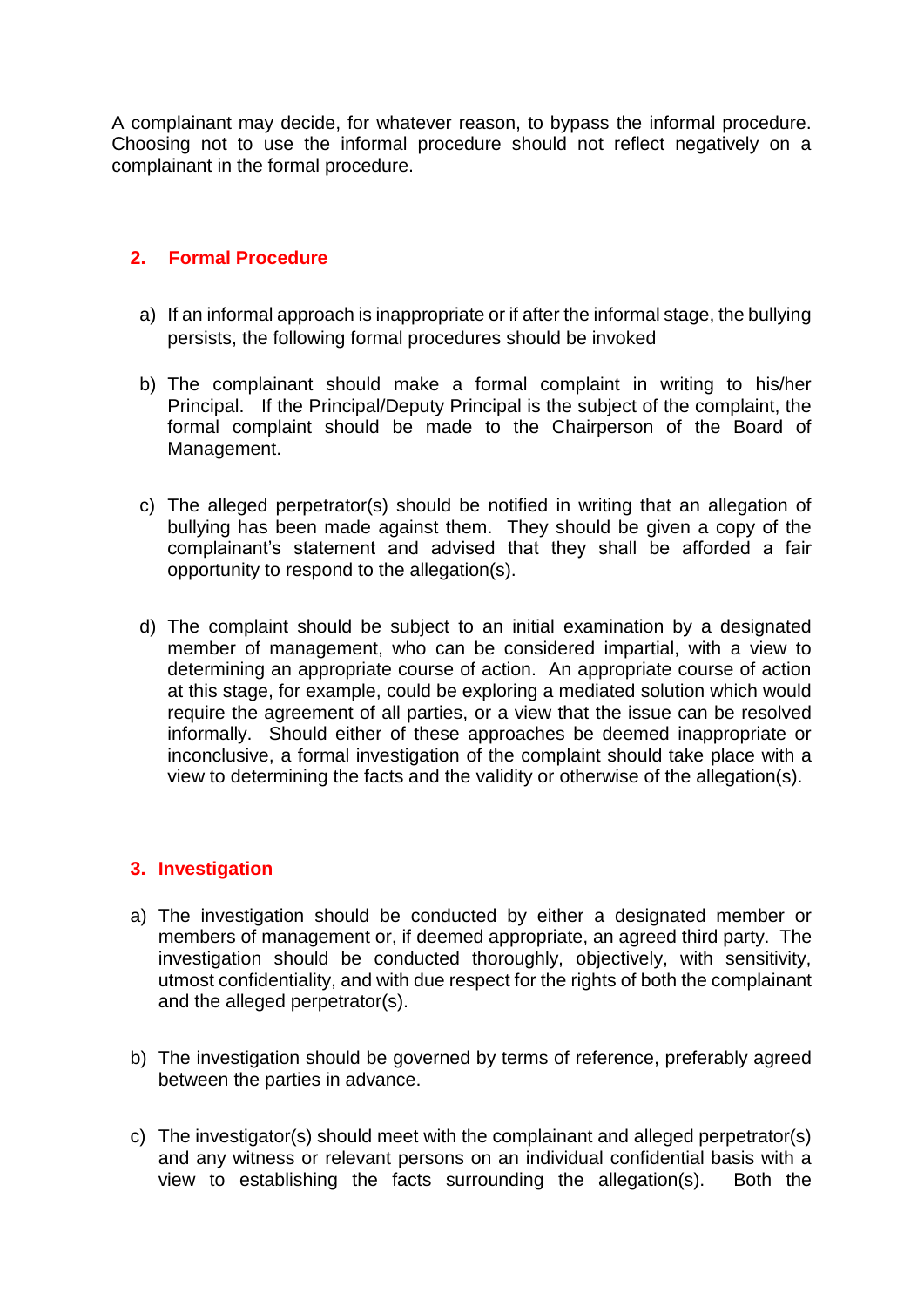complainant and alleged perpetrator(s) may be accompanied by a work colleague or employee/trade union representative if so desired.

- d) Every effort should be made to carry out and complete the investigation as quickly as possible and preferably within an agreed timeframe. On completion of the investigation, the investigator(s) should submit a written report to the Board of Management containing the findings of the investigation.
- e) The complainant and the alleged perpetrator(s) should be informed in writing of the findings of the investigation.
- f) Both parties should be given the opportunity to comment on the findings before any action is decided upon by the Board of Management. The method of communicating the commentary may be in writing and/or by the individuals presenting at a Board of Management meeting.

#### **4. Outcome**

Should the Board of Management decide that the complaint is well founded, the alleged perpetrator(s) should be given a formal interview to determine an appropriate course of action. Such action could, for example, involve counselling and/or monitoring or progressing the issue through the disciplinary and grievance procedure of the employment.

#### **5. Confidentiality**

All individuals involved in the procedures referred to above should maintain absolute confidentiality on the subject.

#### **At all stages of the process, a clear record should be kept of:**

- The investigation undertaken.
- All communications to/by the complainant
- The subject of the complaint
- The steps and all the decisions taken

The above records should be held by the Chairperson of the Board of Management in a confidential manner in a secure place.